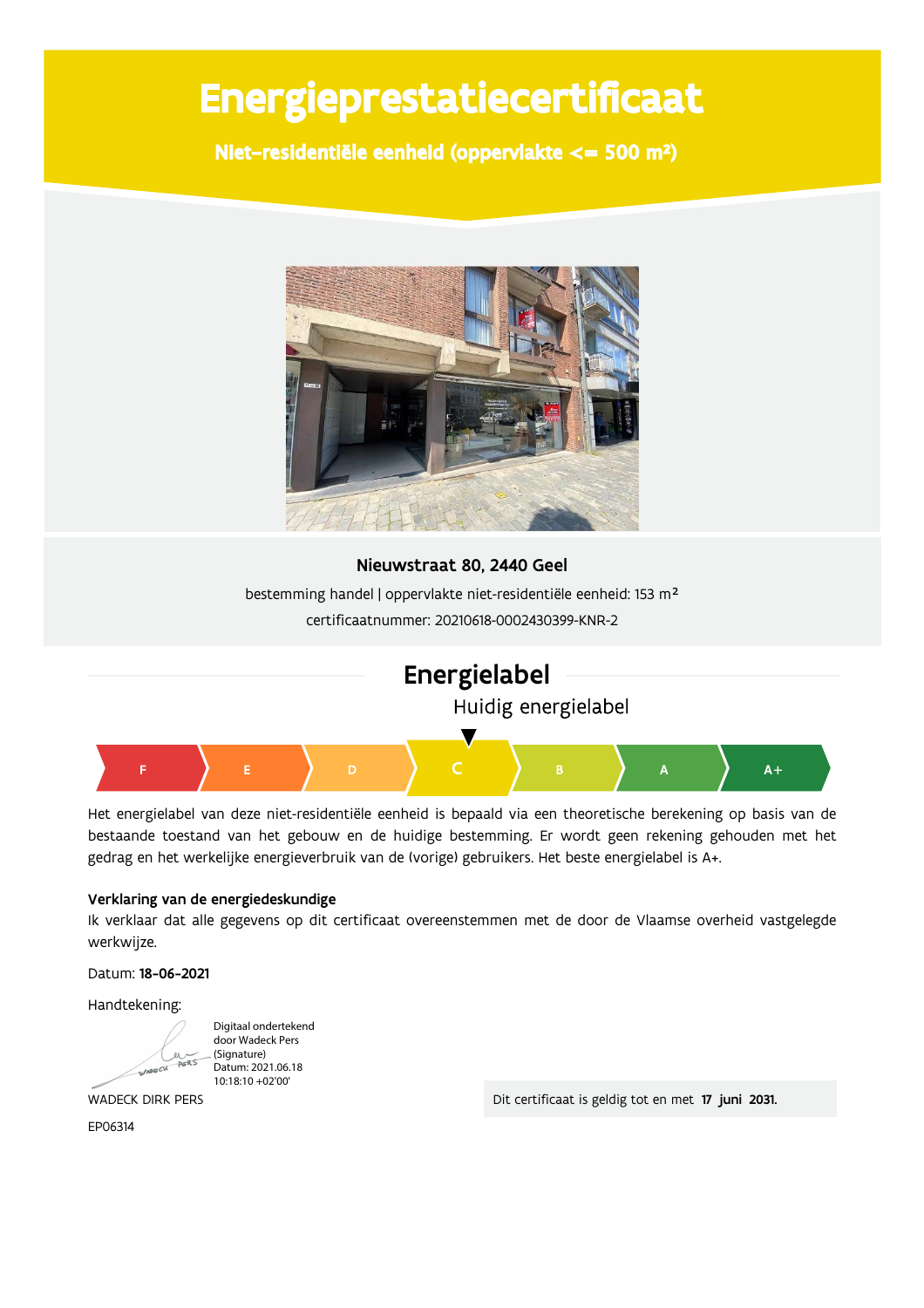# Huidige staat van de niet-residentiële eenheid

Om uw niet-residentiële eenheid energiezuiniger te maken, zijn er twee mogelijke pistes:

#### $(1)$ Inzetten op isolatie en verwarming

U isoleert elk deel van uw eenheid tot de én voorziet doelstelling  $\overline{11}$ een energie-efficiënte verwarmingsinstallatie (warmtepomp, condenserende ketel. (micro-)WKK. efficiënt warmtenet  $\bigcap_{ }$ decentrale toestellen met een totaal maximaal vermogen van 15 W/m<sup>2</sup>).

**OF** 

 $2^{\circ}$ 

#### Energielabel van de eenheid

U behaalt een energielabel A voor uw eenheid. U kiest op welke manier u dat doet: isoleren, efficiënt verwarmen, efficiënt ventileren, zonne-energie, hernieuwbare energie ...





Sanitair warm water Geen installatie aanwezig. Ventilatie

Geen systeem aanwezig



Koeling en zomercomfort Kans op oververhitting

Koeling aanwezig

Luchtdichtheid

Niet bekend



#### Zonne-energie

Geen zonneboiler of zonnepanelen aanwezig

De U-waarde beschrijft de isolatiewaarde van daken, muren, vloeren, vensters ... Hoe lager de U-waarde, hoe beter het constructiedeel isoleert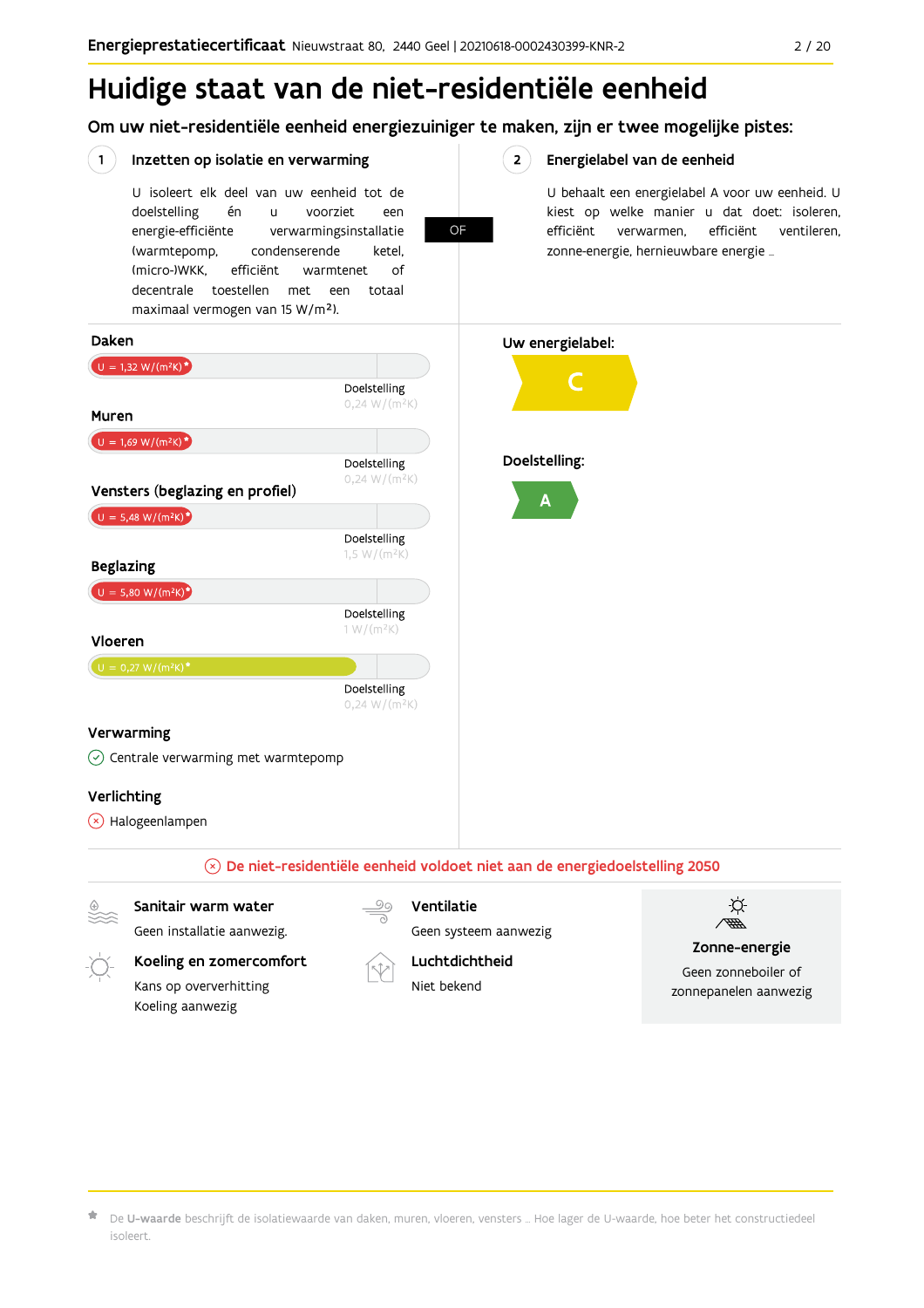## Overzicht aanbevelingen

In deze tabel vindt u aanbevelingen om uw niet-residentiële eenheid energiezuiniger te maken. De aanbevelingen zijn gebaseerd op piste 1. Kunt u ze niet allemaal uitvoeren, dan helpen ze u ook om via piste 2 de doelstelling te halen. Vraag advies aan een specialist voordat u met de renovatiewerken start.

De volgorde in deze tabel is automatisch bepaald en is niet noodzakelijk de juiste volgorde om aan de slag te gaan. Het is louter een eerste indicatie op basis van de energieprestatie.

|                                                                                                                                                             | <b>HUIDIGE SITUATIE</b>                                                                                                                 | <b>AANBEVELING</b>                                        |  |  |  |  |
|-------------------------------------------------------------------------------------------------------------------------------------------------------------|-----------------------------------------------------------------------------------------------------------------------------------------|-----------------------------------------------------------|--|--|--|--|
|                                                                                                                                                             | Daken<br>77 m <sup>2</sup> van het dak is vermoedelijk te weinig<br>geïsoleerd.                                                         | Plaats bijkomende isolatie.                               |  |  |  |  |
|                                                                                                                                                             | Vensters<br>23 m <sup>2</sup> van de vensters heeft enkele beglazing. De<br>raamprofielen zijn niet thermisch onderbroken.              | Vervang de vensters.                                      |  |  |  |  |
|                                                                                                                                                             | Muren<br>34 m <sup>2</sup> van de muren is vermoedelijk te weinig<br>geïsoleerd.                                                        | Plaats bijkomende isolatie.                               |  |  |  |  |
| 有人                                                                                                                                                          | Verlichting<br>De gebouweenheid wordt inefficiënt verlicht.                                                                             | Vervang de verlichting door een energiezuinig systeem.    |  |  |  |  |
|                                                                                                                                                             | Zonne-energie<br>Er is geen installatie op zonne-energie aanwezig.                                                                      | Onderzoek de mogelijkheid om zonnepanelen te<br>plaatsen. |  |  |  |  |
|                                                                                                                                                             | Vloeren<br>153 m <sup>2</sup> van de vloer isoleert vermoedelijk redelijk<br>goed, maar voldoet nog niet aan de<br>energiedoelstelling. | Overweeg eventueel om bijkomende isolatie te plaatsen.    |  |  |  |  |
| • Energetisch helemaal niet in orde • Energetisch niet in orde • Zonne-energie • Energetisch redelijk in orde, maar net niet voldoende voor de doelstelling |                                                                                                                                         |                                                           |  |  |  |  |

#### Energielabel na uitvoering van de aanbevelingen

Als u beslist om uw eenheid stapsgewijs te renoveren in de hierboven gesuggereerde volgorde, geeft de onderstaande energieschaal een overzicht van waar uw eenheid zich na elke stap zal bevinden op de energieschaal. Verandert u de volgorde, dan verandert ook de impact van elke maatregel. Dat kan hier niet weergegeven worden. Bij de plaatsing van een installatie op zonne-energie zal het energielabel nog verder verbeteren.

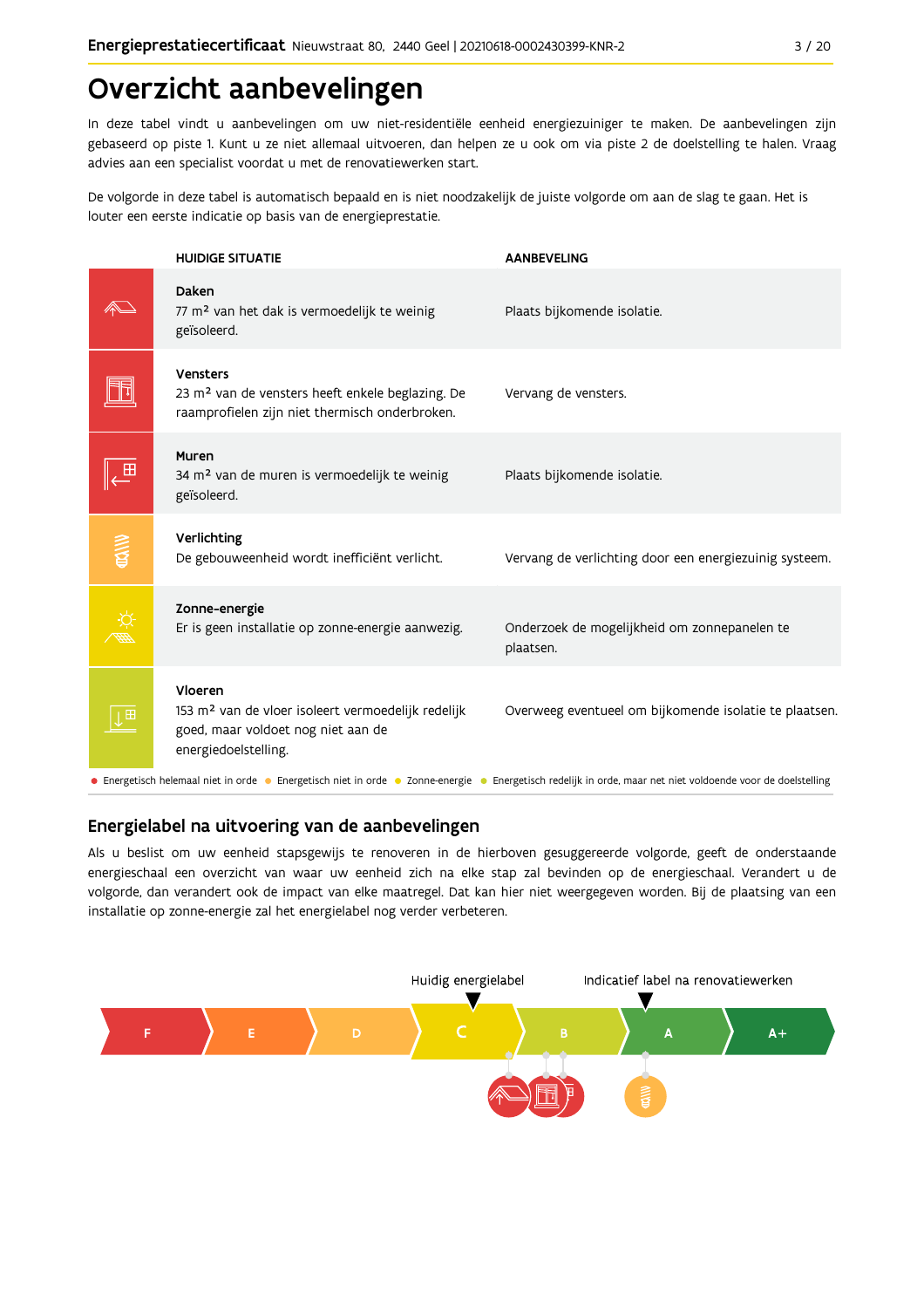#### Aandachtspunten

 $\left( \begin{array}{c} 1 \end{array} \right)$ 

Hou rekening met de volgende aspecten als u uw eenheid energiezuinig en comfortabeler wilt maken.

Luchtdichtheid: De luchtdichtheid van de eenheid is niet gemeten. Een goede luchtdichtheid is nodig om de warmte niet via spleten en kieren te laten ontsnappen. Let er bij de renovatie op dat de werken luchtdicht uitgevoerd worden. U kunt nadien de luchtdichtheid laten meten om eventueel overblijvende lekken op te sporen en uw energielabel mogelijk nog te verbeteren.

Ventilatie: De eenheid beschikt mogelijk niet over voldoende ventilatievoorzieningen. Een goede ventilatie is echter noodzakelijk om een gezond binnenklimaat te garanderen. Voorzie bij uw renovatie daarom in een ventilatiesysteem. Om energie te besparen, kunt u het best kiezen voor een systeem met vraagsturing of warmteterugwinning.



Koeling en zomercomfort: De eenheid heeft kans op oververhitting. Vermijd het gebruik van de aanwezige koelinstallatie, want die verbruikt veel energie. Overweeg buitenzonwering om de zon zoveel mogelijk buiten te houden tijdens de zomer.

Sanitair warm water: Er is geen installatie voor sanitair warm water in de eenheid aanwezig. Indien dit toch gewenst is, overweeg dan de plaatsing van een zonneboiler of warmtepompboiler.



#### Renovatie gebouw

Bij een gebouw met meerdere (woon)eenheden zal de energetische renovatie vooral betrekking hebben op de gemeenschappelijke delen, zoals de daken, vloeren, buitenmuren en de collectieve installaties. U moet mogelijks samen met de mede-eigenaars beslissen over de renovatie van de gemeenschappelijke delen. Dergelijke renovatie kadert best in een totaalaanpak.

#### Let op!

De aanbevelingen, aandachtspunten en eventuele prijsindicaties op het energieprestatiecertificaat worden standaard gegenereerd op de wijze die de Vlaamse overheid heeft vastgelegd. Laat u bijstaan door een specialist om op basis van de aanbevelingen en aandachtspunten een concreet renovatieplan op te stellen. De energiedeskundige is niet aansprakelijk voor de eventuele schade die ontstaat bij het uitvoeren van de standaard gegenereerde aanbevelingen of aandachtspunten.

#### Meer informatie?

- Voor meer informatie over het energieprestatiecertificaat, gebruiksgedrag, woningkwaliteit ... kunt u terecht op www.energiesparen.be.
- Meer informatie over beter renoveren vindt u op www.energiesparen.be/ikbenoveer.

### Gegevens energiedeskundige:

**WADECK DIRK PERS** Dr. Jan Van Gorpstraat 9, 2460 Kasterlee EP06314

#### **Premies**

Informatie over energiewinsten, subsidies of andere financiële voordelen vindt u op www.energiesparen.be.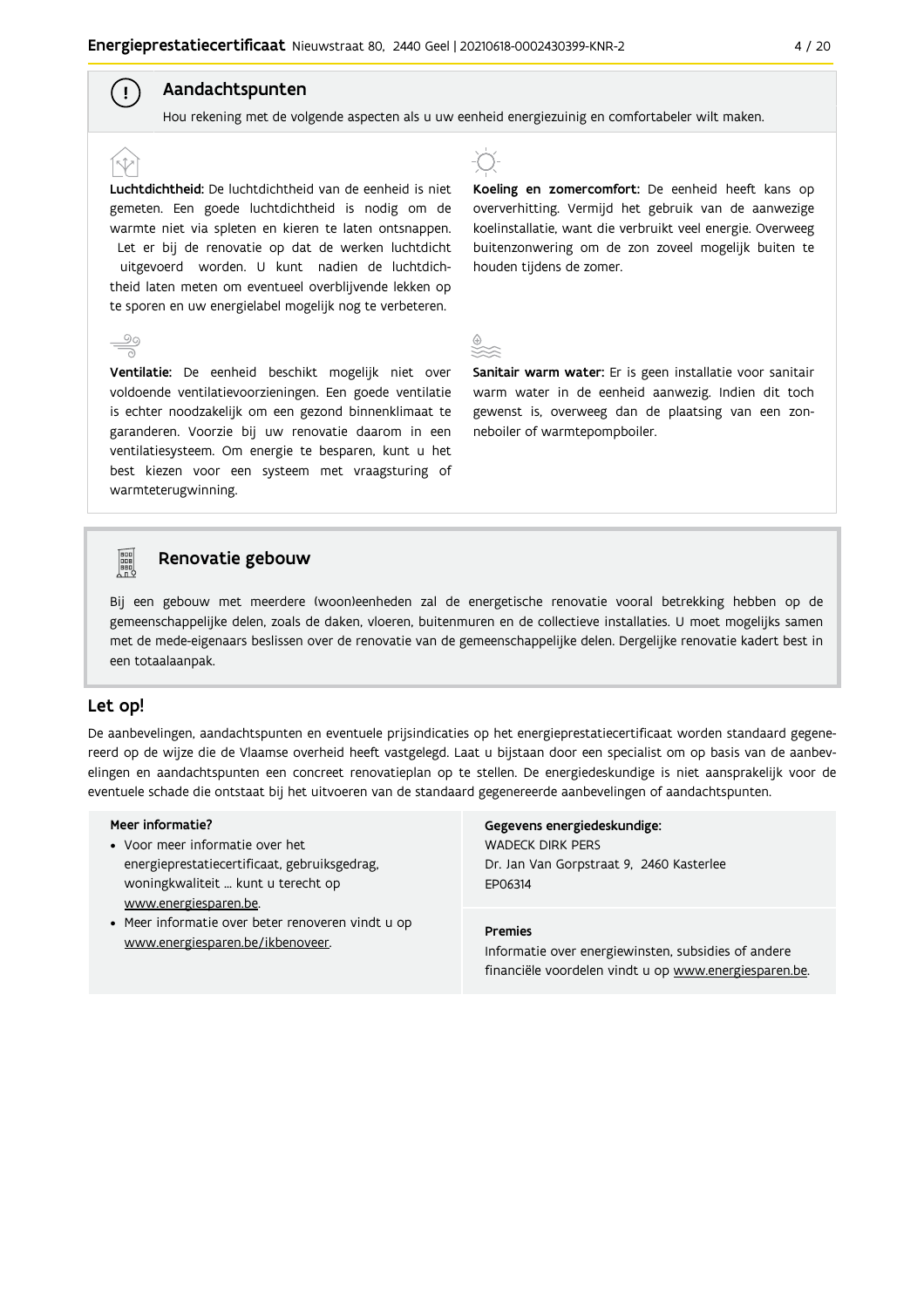## Energieprestatiecertificaat (EPC) in detail

Elk gebouw bestaat uit verschillende onderdelen die met elkaar verbonden zijn. Als u renoveert, kunt u het best al rekening houden met de werken die u later nog gaat uitvoeren.

Dit deel van het energieprestatiecertificaat gaat dieper in op de aanbevelingen van uw eenheid. Samen met uw architect of andere vakman kunt u op basis hiervan een renovatieplan opstellen.

#### Inhoudstafel

| Daken.                          | 8  |
|---------------------------------|----|
| Vensters en deuren              | 10 |
| Muren                           | 12 |
| Vloeren                         | 15 |
| Ruimteverwarming                | 17 |
| Verlichting                     | 18 |
| Installaties voor zonne-energie | 19 |
| Overige installaties            | 20 |
|                                 |    |

#### 10 goede redenen om nu al te BENOveren

BENOveren is BEter reNOveren dan gebruikelijk is, met hogere ambities op het vlak van energieprestaties, goed gepland en met deskundig advies, zodat ook latere renovatiestappen haalbaar blijven (zie ook www.energiesparen.be/ikbenoveer). Een geBENOveerde eenheid biedt veel voordelen:

- 1. Een lagere energiefactuur 2. Meer comfort 3. Een gezonder binnenklimaat 4. Esthetische meerwaarde 5. Financiële meerwaarde  $500 \oplus 0$ 6. Nodig voor ons klimaat 7. Uw eenheid is klaar voor uw oude dag 8. Minder onderhoud 9. Vandaag al haalbaar
	- 10. De overheid betaalt mee

#### Renoveren of slopen: let op voor asbest!

Asbest is een schadelijke stof die nog regelmatig aanwezig is in gebouwen. In veel gevallen kunnen asbesttoepassingen op een eenvoudige en vooral veilige manier verwijderd worden. Deze werken en eventuele bijhorende kosten zijn niet inbegrepen in het EPC. Voor meer informatie over (het herkennen van) asbest en asbestverwijdering kunt u terecht op www.ovam.be.

#### Hoe wordt het EPC opgemaakt?

De eigenschappen van uw eenheid zijn door de energiedeskundige ingevoerd in software die door de Vlaamse overheid is opgelegd. De energiedeskundige mag zich alleen baseren op zijn vaststellingen tijdens het plaatsbezoek en op bewijsstukken die voldoen aan de voorwaarden die de Vlaamse overheid heeft opgelegd. Op basis van de invoergegevens berekent de software het energielabel en genereert automatisch aanbevelingen en eventueel ook prijsindicaties. Bij onbekende invoergegevens gaat de software uit van veronderstellingen, onder meer op basis van het (ver)bouw- of fabricagejaar. Om zeker te zijn van de werkelijke samenstelling van uw muur, dak of vloer kunt u ervoor kiezen om verder (destructief) onderzoek uit te voeren (losschroeven stopcontact, gaatje boren in een voeg, binnenafwerking tijdelijk verwijderen ...).

Voor meer informatie over de werkwijze, de bewijsstukken en de voorwaarden kunt u terecht op www.energiesparen.be.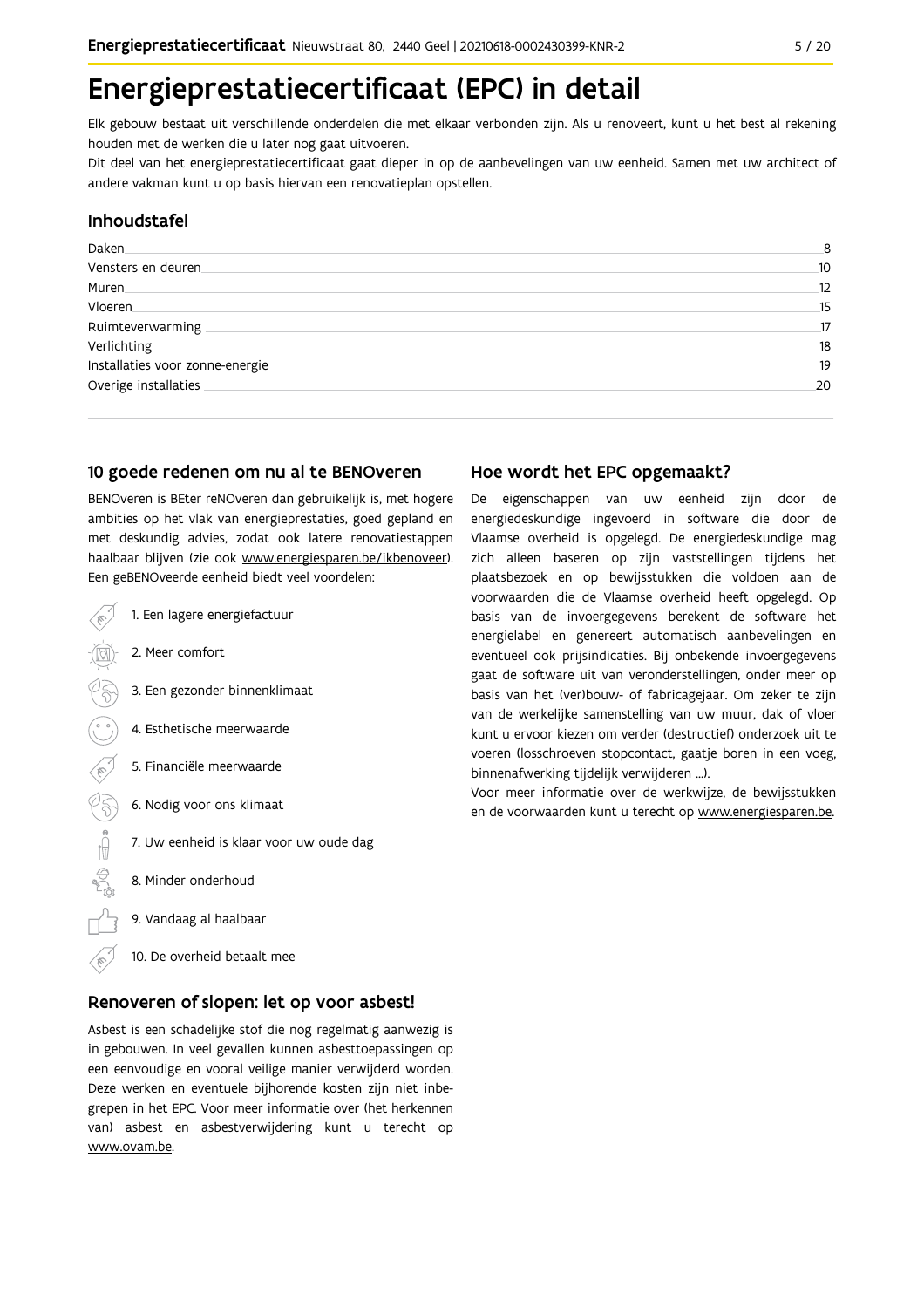#### Algemene gegevens

| Gebouw id / Gebouweenheid id                                | 11740007 / 11740845    |
|-------------------------------------------------------------|------------------------|
| Datum plaatsbezoek                                          | 17/06/2021             |
| Referentiejaar bouw                                         | 1978                   |
| Beschermd volume (m <sup>3</sup> )                          | 476                    |
| Ruimten niet opgenomen in het beschermd volume              | Geen                   |
| Bruikbare vloeroppervlakte (m <sup>2</sup> )                | 153                    |
| Verliesoppervlakte (m <sup>2</sup> )                        | 287                    |
| Infiltratiedebiet $(m^3/(m^2h))$                            | Onbekend               |
| Thermische massa                                            | Half zwaar/matig zwaar |
| Open haard(en) voor hout aanwezig                           | Neen                   |
| Residentiële bestemming                                     | Geen                   |
| Ligging van de eenheid in het gebouw                        | Gelijkvloershandel     |
| Karakteristiek jaarlijks primair energieverbruik (kWh/jaar) | 83.448                 |
| CO <sub>2</sub> -emissie (kg/jaar)                          | 11.115                 |
| Gemiddelde U-waarde gebouwschil (W/(m <sup>2</sup> K))      | 1,13                   |
| Gemiddeld installatierendement verwarming (%)               | 219                    |
| Gemiddeld installatierendement koeling (%)                  | 291                    |

Met een bepaalde bestemming gaan vaak specifieke noden gepaard. Zo zal bijvoorbeeld een restaurant meer sanitair warm water verbruiken dan een kantoor. Aannames voor de specifieke behoeften voor verwarming, koeling, sanitair warm water, ventilatie en verlichting per bestemming worden ingerekend in de energiescore.

| Berekende energiescore kantoor (kWh/(m <sup>2</sup> jaar))         | 306 |
|--------------------------------------------------------------------|-----|
| Berekende energiescore handel (kWh/(m <sup>2</sup> jaar))          | 544 |
| Berekende energiescore horeca (kWh/(m <sup>2</sup> jaar))          | 703 |
| Berekende energiescore logeerfunctie (kWh/(m <sup>2</sup> jaar))   | 367 |
| Berekende energiescore andere/onbekend (kWh/(m <sup>2</sup> jaar)) | 880 |

#### Verklarende woordenlijst

| U-waarde                                            | De U-waarde beschrijft de isolatiewaarde van daken, muren, vensters  Hoe lager de<br>U-waarde, hoe beter de constructie isoleert.                                                                                                                                          |
|-----------------------------------------------------|----------------------------------------------------------------------------------------------------------------------------------------------------------------------------------------------------------------------------------------------------------------------------|
| R-waarde                                            | De warmteweerstand van een materiaallaag. Hoe groter de R-waarde, hoe beter de<br>materiaallaag isoleert.                                                                                                                                                                  |
| lambdawaarde                                        | De warmtegeleidbaarheid van een materiaal. Hoe lager de lambdawaarde, hoe beter<br>het materiaal isoleert.                                                                                                                                                                 |
| karakteristiek jaarlijks primair<br>energieverbruik | De berekende hoeveelheid primaire energie die gedurende één jaar nodig is voor de<br>verwarming, de aanmaak van sanitair warm water, de ventilatie en de koeling van een<br>eenheid. Eventuele bijdragen van zonneboilers en zonnepanelen worden in mindering<br>gebracht. |
| berekende energiescore                              | Een maat voor de totale energieprestatie van een eenheid. De berekende energiescore<br>is gelijk aan het karakteristiek jaarlijks primair energieverbuik, gedeeld door de                                                                                                  |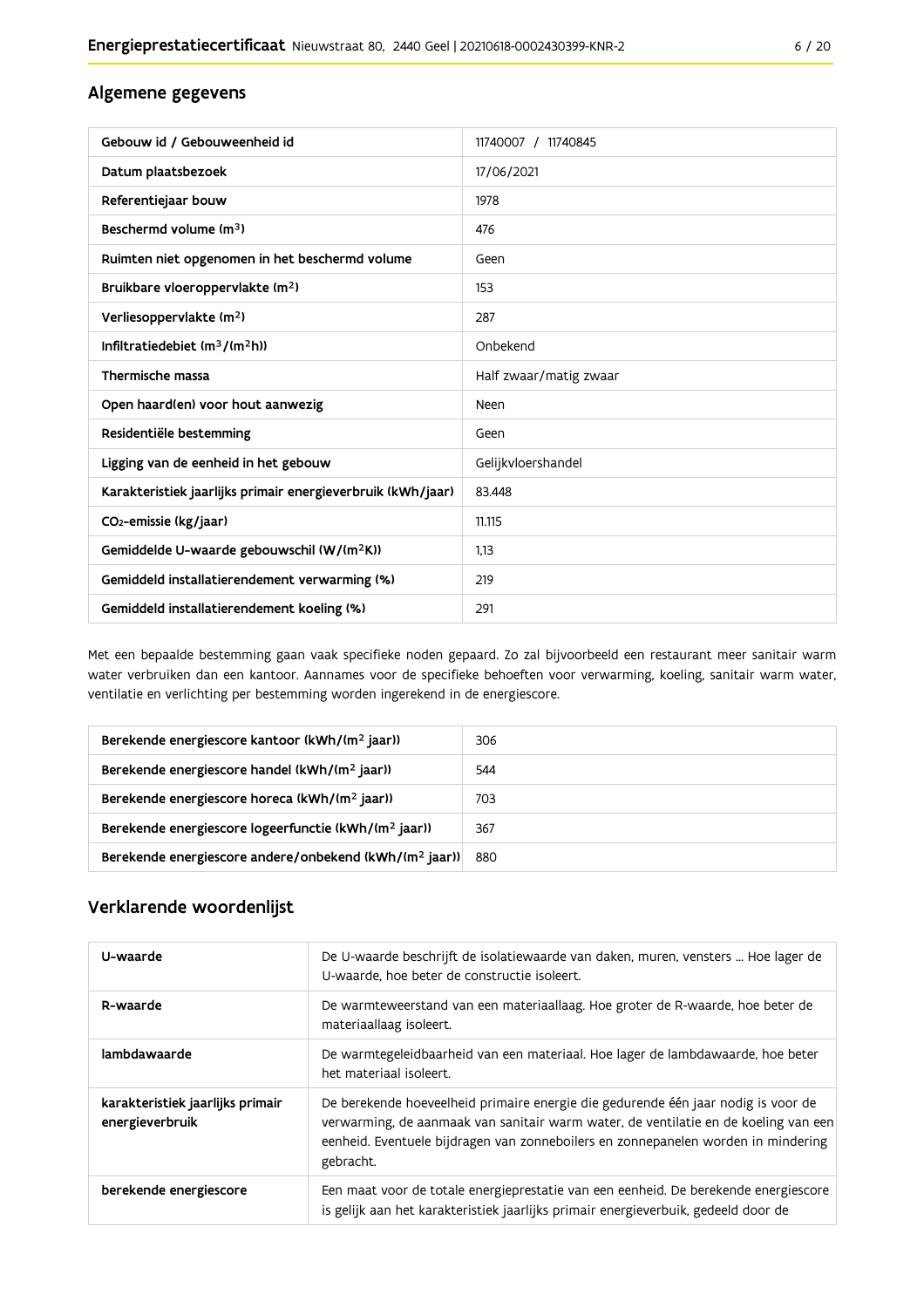bruikbare vloeroppervlakte.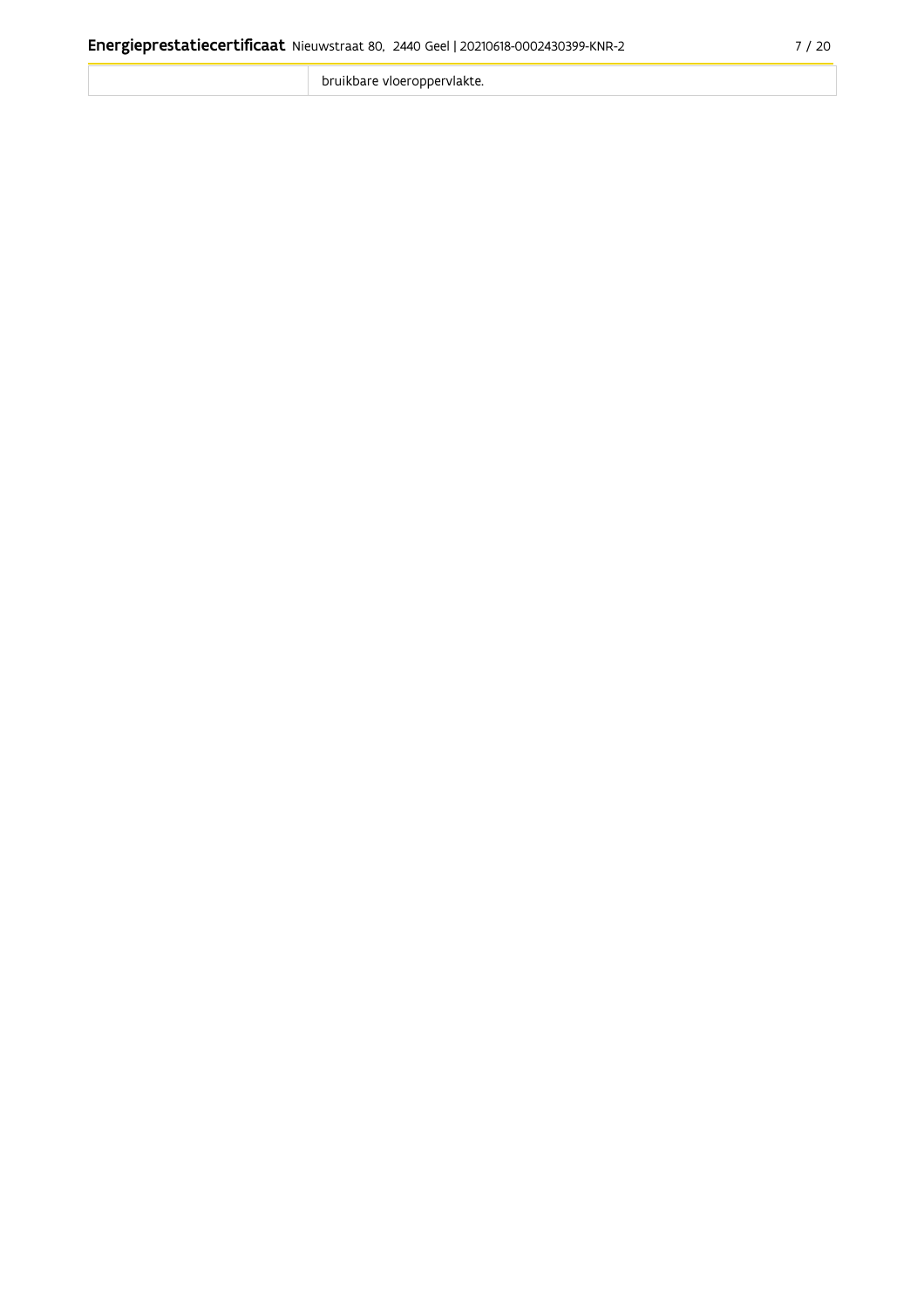### Daken



#### Plat dak

77 m<sup>2</sup> van het platte dak is vermoedelijk te Plaats bijkomende isolatie boven op het platte dak. weinig geïsoleerd.

Bij de renovatie van uw dak kunt u het best streven naar een U-waarde van maximaal 0,24 W/(m<sup>2</sup>K). Dat komt overeen met een isolatielaag van ongeveer 14 cm minerale wol of XPS ( $\lambda_a$  = 0,035 W/(m.K)) of 12 cm PUR ( $\lambda_a$  = 0,027 W/(m.K)). Als u de isolatie van uw platte of hellende dak tussen een houten dakstructuur plaatst, moet u de isolatiedikte verhogen tot minstens 22 cm minerale wol.

Hoogstwaarschijnlijk renoveert u uw daklen) maar één keer grondig. Isoleer daarom meteen maximaal. De energiedoelstelling van 0,24 W/(m<sup>2</sup>K) vormt de basis, maar u kunt altijd streven naar beter.

### Denk vooruit!

- · Isoleert u eerst uw dak en dan uw muren? Verleng dan nu al de dakoversteken zodat de buitenmuurisolatie luchtdicht en zonder koudebrug op de dakisolatie kan aansluiten. Plaats ook de regenwaterafvoer zodanig dat er nog plaats genoeg is om buitenmuurisolatie te plaatsen.
- · Wordt het platte dak een stuk dikker door de isolatie? Hou er dan rekening mee dat u ook de dakgoten, brandmuurtjes, dakranden, gevels ... moet verhogen.
- Bent u van plan een ventilatiesysteem, zonneboiler of zonnepanelen te plaatsen? Hou dan nu al rekening met de nodige leidingdoorvoeren of dakverstevigingen.
- · Denk bij de renovatie van uw dak aan functies die u later nog wilt toevoegen (bijvoorbeeld een zolderkamer wordt bureau) en zorg nu al voor voldoende daglicht door bijvoorbeeld dakvlakvensters te integreren in uw dak.

#### Een plat dak isoleren

Bij de isolatie van een plat dak kunt u het best kiezen voor een warm dak. Als het platte dak nog in goede staat is, wordt boven op de bestaande dakconstructie een nieuwe laag met dampscherm, isolatie en dakbedekking aangebracht. Als het dak al geïsoleerd is, moet vooraf bekeken worden hoeveel isolatie u nog kunt bijplaatsen. Vraag daarvoor raad aan een specialist.

Een groendak is een mooie en tegelijk ecologische oplossing. Laat een specialist vooraf onderzoeken of u van het platte dak een groendak kunt maken.



### Pas op!

- · Zorg steeds dat de isolatie wind- en luchtdicht geplaatst wordt. Anders gaat een groot deel van het isolatie-effect teniet.
- · Het extra gewicht op de bestaande constructie van het dak heeft mogelijk een impact op de draagkracht en stabiliteit van het dak, de gevels en de fundering.
- · Door het isoleren van het dak gaat de luchtdichtheid van uw eenheid er op vooruit en kan de luchtverversing niet meer gebeuren via spleten en kieren. Voorzie dus een ventilatiesysteem om uw eenheid te ventileren. Dat is niet enkel essentieel om vochtproblemen te vermijden, maar ook voor uw gezondheid en uw comfort.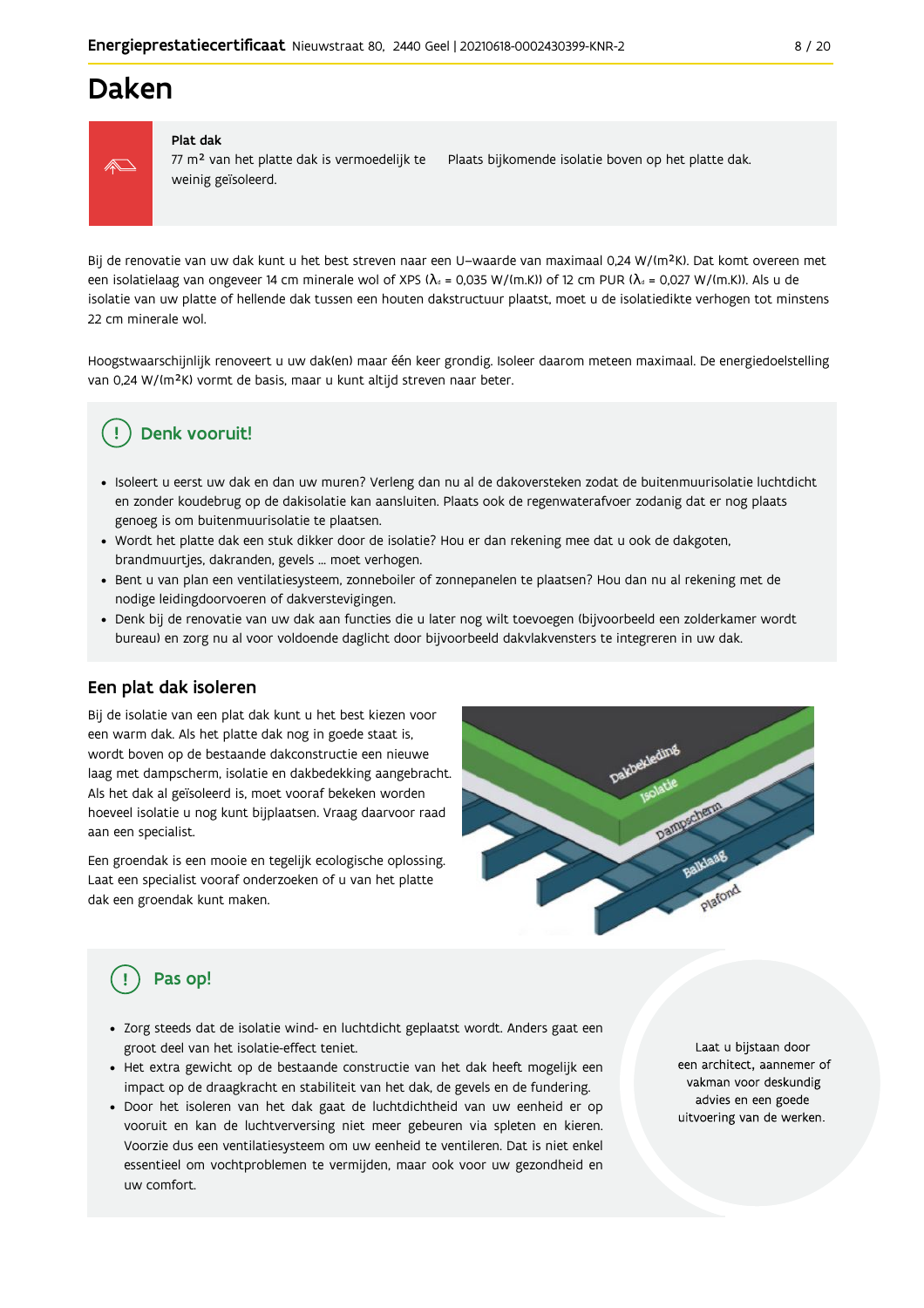### Technische fiche daken

De energiedeskundige heeft de onderstaande gegevens ingevoerd. Bezorg die gegevens aan uw vakman.

| Beschrijving                   | Oriëntatie               | (m <sup>2</sup> )<br><b>lakte</b><br>opper<br><b>Netto</b> | bekend<br>ິืืืื้ื <del>ง</del><br>Ε<br>っ | bekend<br>Φ<br>ξ<br>∼    | Isolatie |                   | renovatie<br>Ref jaar | ω<br>₫<br>$\overline{N}$<br>ξ<br>g<br>waar<br>bekend<br>α | Luchtlaag | Daktype | waarde<br>≌ੂ<br>Bereken<br>(W/(m <sup>2</sup> k |
|--------------------------------|--------------------------|------------------------------------------------------------|------------------------------------------|--------------------------|----------|-------------------|-----------------------|-----------------------------------------------------------|-----------|---------|-------------------------------------------------|
| Plat dak                       |                          |                                                            |                                          |                          |          |                   |                       |                                                           |           |         |                                                 |
| P <sub>D</sub> 1               | $\overline{\phantom{a}}$ | 77                                                         | $\overline{\phantom{a}}$                 | $\overline{\phantom{0}}$ |          | isolatie onbekend | ٠                     | $\overline{\phantom{a}}$                                  | onbekend  | a       | 1,31                                            |
| Plafond onder verwarmde ruimte |                          |                                                            |                                          |                          |          |                   |                       |                                                           |           |         |                                                 |
| PF1                            | $\overline{\phantom{a}}$ | 77                                                         | $\overline{\phantom{a}}$                 | $\overline{\phantom{0}}$ |          | isolatie onbekend | ٠                     | $\overline{\phantom{a}}$                                  | onbekend  | a       | 2,86                                            |

#### Legende

a dak niet in riet of cellenbeton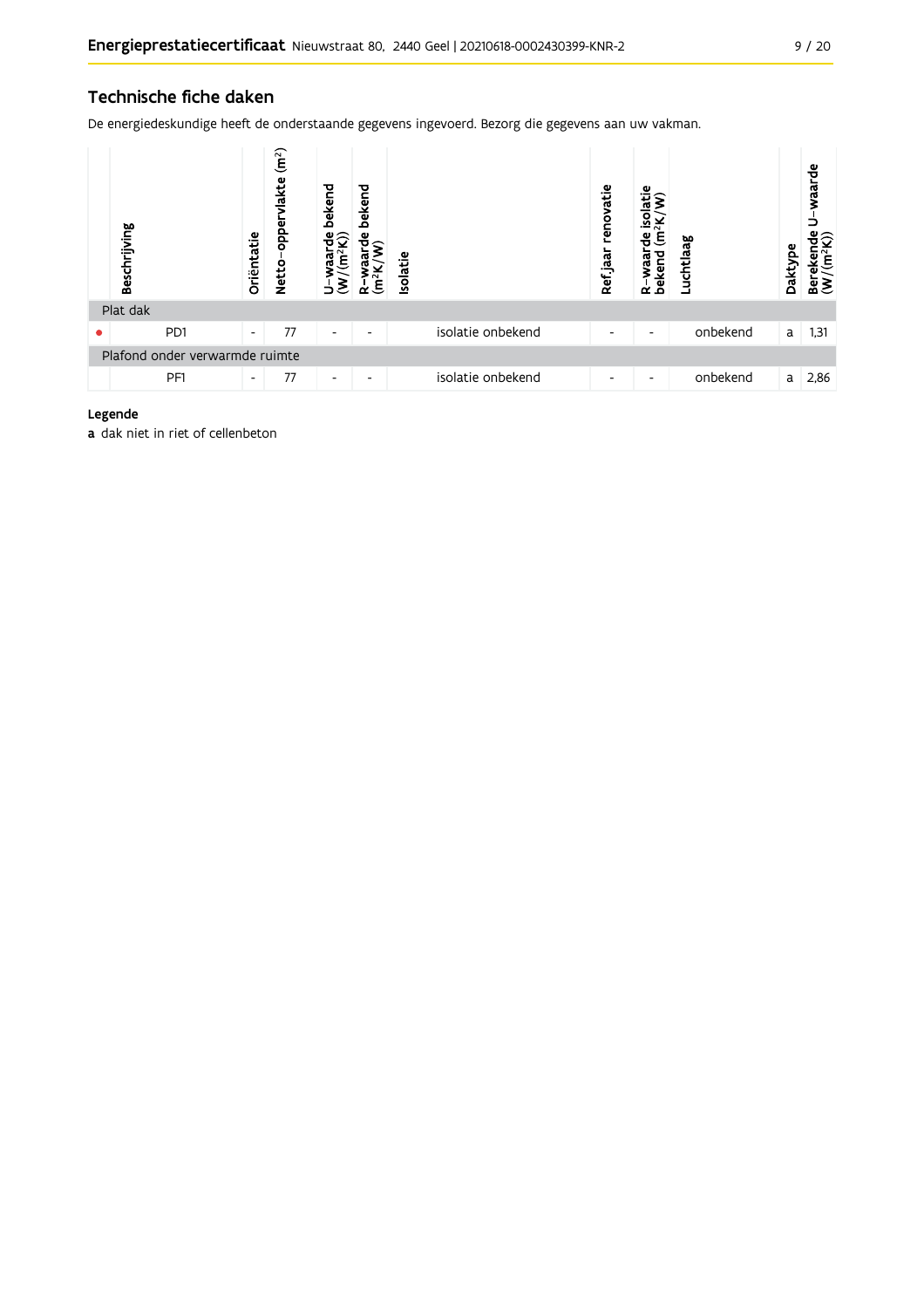## Vensters en deuren

Vensters

FF

23 m<sup>2</sup> van de vensters heeft enkele beglazing. Dat is niet energiezuinig. Ook de raamprofielen zijn thermisch weinig performant.

Vervang de vensters door nieuwe vensters met hoogrendementsbeglazing en energieperformante raamprofielen.

De kwaliteit van zowel de beglazing als de profielen bepaalt de energieprestatie van uw vensters. Kies altijd voor dubbele hoogrendementsbeglazing of drievoudige beglazing met een U-waarde van maximaal 1,0 W/(m<sup>2</sup>K). Bij de renovatie van vensters kunt u het best streven naar een U-waarde van maximaal 1,5 W/(m<sup>2</sup>K) voor de vensters (glas + profielen). Naast de vensters in de gevel verdienen ook dakvlakvensters, koepels, lichtstraten, polycarbonaatplaten en glasbouwstenen de nodige aandacht

Hoogstwaarschijnlijk vervangt u uw buitenschrijnwerk maar één keer. Kies daarom meteen voor de meest energie-efficiënte oplossing.

#### Denk vooruit! Ţ

- · Vervangt u eerst uw buitenschrijnwerk en isoleert u pas nadien uw gevels? Zorg er nu al voor dat de buitenmuurisolatie zonder koudebruggen op de profielen van uw vensters en deuren zal kunnen aansluiten. Zo vermijdt u condensatie en schimmelvorming in uw eenheid.
- Bent u van plan om ventilatie te plaatsen met natuurlijke toevoer, eventueel in combinatie met mechanische afvoer? Bouw dan nu al ventilatieroosters in de vensters in.
- · Bent u van plan geautomatiseerde buitenzonwering te plaatsen? Breng dan nu al de nodige bekabeling aan.

#### Vensters vervangen

Het venster (glas + profielen) in zijn geheel vervangen is op energetisch vlak de beste oplossing. Als het om bepaalde redenen (esthetisch, bouwkundige regelgeving ...) niet mogelijk of gewenst is om het volledige venster te vervangen, vervang dan minstens het glas of plaats een dubbel raam of voorzetglas. Besteed altijd voldoende aandacht aan een luchtdichte plaatsing van het buitenschrijnwerk.

Beschikt u nog over oude rolluikkasten? Vervang ze door geïsoleerde luchtdichte kasten.

### Pas op!

· Dankzij de vervanging van het buitenschrijnwerk gaat de luchtdichtheid van uw eenheid er sterk op vooruit en kan de luchtverversing niet meer gebeuren via spleten en kieren. Voorzie dus een ventilatiesysteem om uw eenheid te ventileren. Dat is niet enkel essentieel om vochtproblemen te vermijden, maar ook voor uw gezondheid en uw comfort.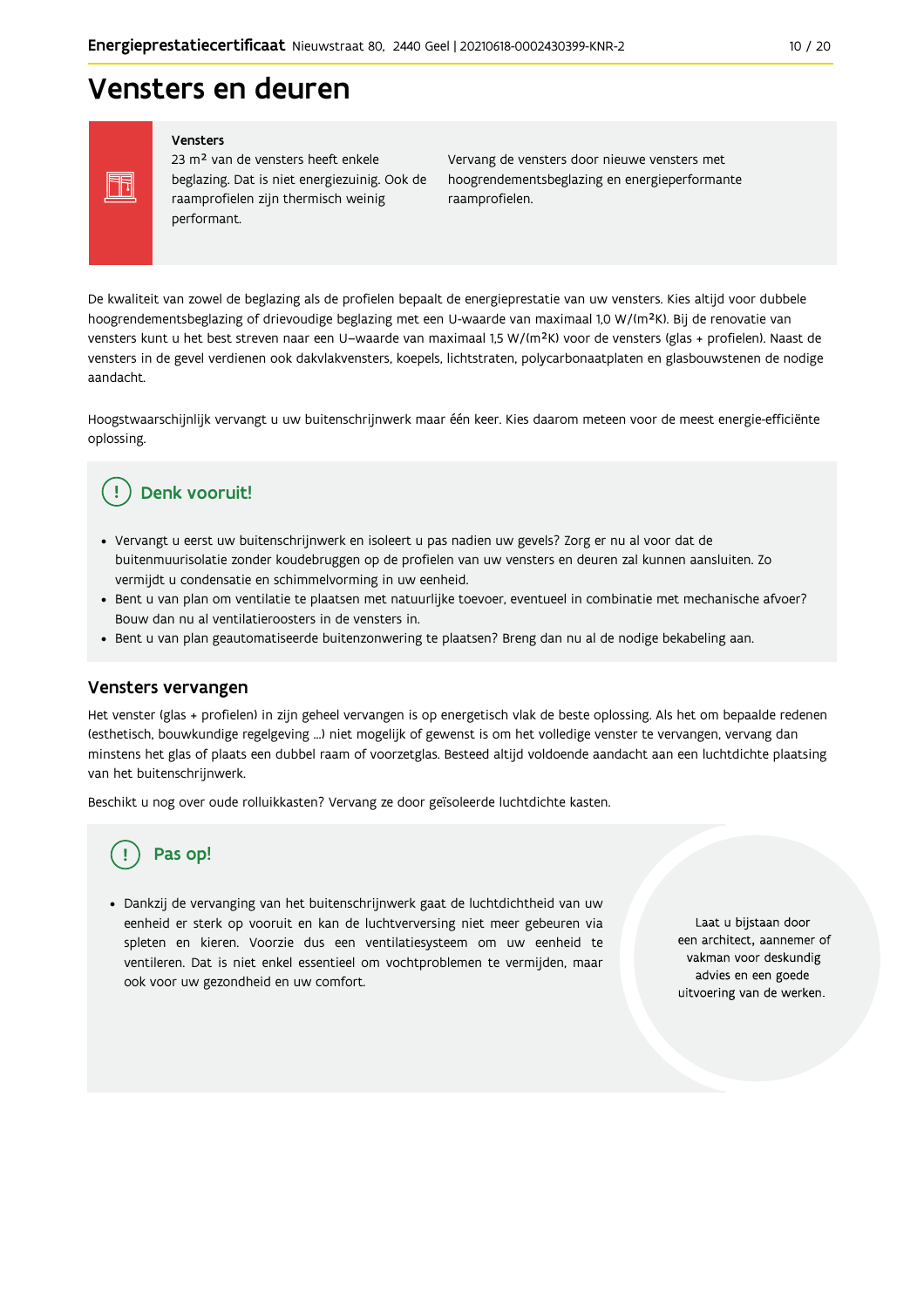#### Technische fiche van de vensters

De energiedeskundige heeft de onderstaande gegevens ingevoerd. Bezorg die gegevens aan uw vakman.

| Beschrijving   | Oriëntatie | Helling   | (m <sup>2</sup> )<br>vlakte<br>Opper | bekend<br>ਚੰ⊊ੇ<br>$(\mathsf{m}^2)$<br>waal<br>⊃ | <b>Beglazing</b> |            | ering<br>5<br><b>Buitenz</b> | Profiel      | waarde<br>Berekende U-v<br>(W/(m <sup>2</sup> K)) |
|----------------|------------|-----------|--------------------------------------|-------------------------------------------------|------------------|------------|------------------------------|--------------|---------------------------------------------------|
| In voorgevel   |            |           |                                      |                                                 |                  |            |                              |              |                                                   |
| VG1-GL1        | Z          | verticaal | 12                                   | $\overline{\phantom{a}}$                        |                  | enkel glas | $\overline{\phantom{0}}$     | metaal therm | 5,48                                              |
| In linkergevel |            |           |                                      |                                                 |                  |            |                              |              |                                                   |
| LG1-GL1        | W          | verticaal | 10,8                                 | $\overline{\phantom{a}}$                        |                  | enkel glas | $\overline{\phantom{a}}$     | metaal therm | 5,48                                              |

#### Legende glastypes

enkel glas Enkelvoudige beglazing

#### Legende profieltypes

metaal therm Metalen profiel, thermisch onderbroken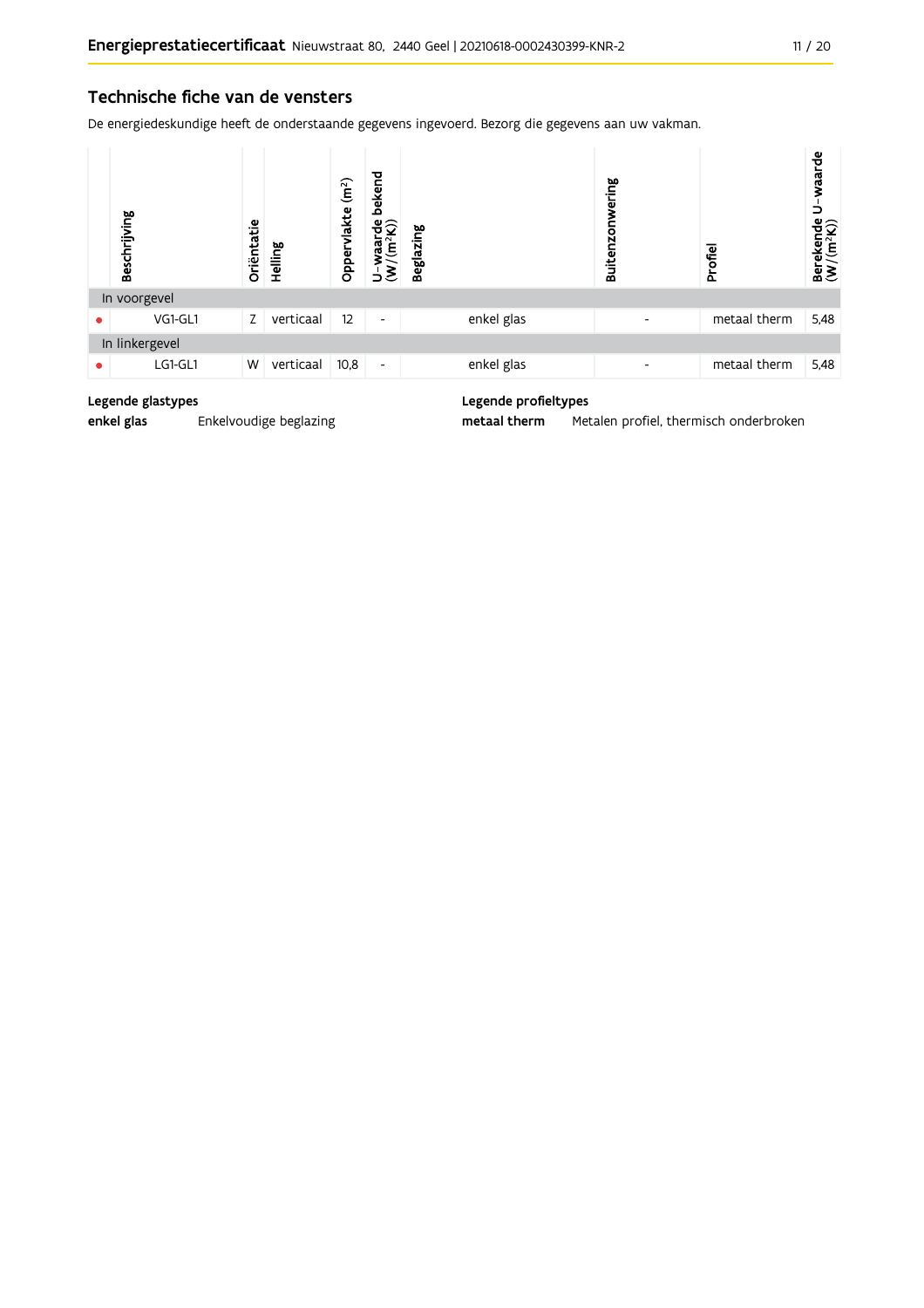### **Muren**



#### Muur

34 m<sup>2</sup> van de muren is vermoedelijk te weinig geïsoleerd.

Plaats bijkomende isolatie aan de binnenkant van de muur of plaats bijkomende isolatie aan de buitenkant van de muur.

Bij de isolatie van de muren kunt u het best streven naar een U-waarde van maximaal 0,24 W/(m<sup>2</sup>K). Dat komt overeen met een isolatielaag van ongeveer 14 cm minerale wol, EPS of XPS ( $\lambda_a$  = 0,035 W/(mK)) of 10 cm PUR of PIR ( $\lambda_a$  = 0,023 W/(mK)). Als u de isolatie tussen regelwerk plaatst, breng dan minstens 6 cm extra isolatie aan.

Hoogstwaarschijnlijk renoveert u uw muren maar één keer grondig. Isoleer daarom meteen maximaal. De energiedoelstelling van 0,24 W/(m<sup>2</sup>K) vormt de basis, maar u kunt altijd streven naar beter.

#### Pas op! ( !

- · De warmteverliezen worden niet alleen beperkt door goed te isoleren, maar ook door luchtlekken te vermijden. Besteed voldoende aandacht aan het luchtdicht aansluiten van de muurisolatie op vensters en deuren, de vloer en het dak.
- · Door het isoleren van de muren gaat de luchtdichtheid van uw eenheid er op vooruit en kan de luchtverversing niet meer gebeuren via spleten en kieren. Voorzie dus een ventilatiesysteem om uw eenheid te ventileren. Dat is niet enkel essentieel om vochtproblemen te vermijden, maar ook voor uw gezondheid en uw comfort.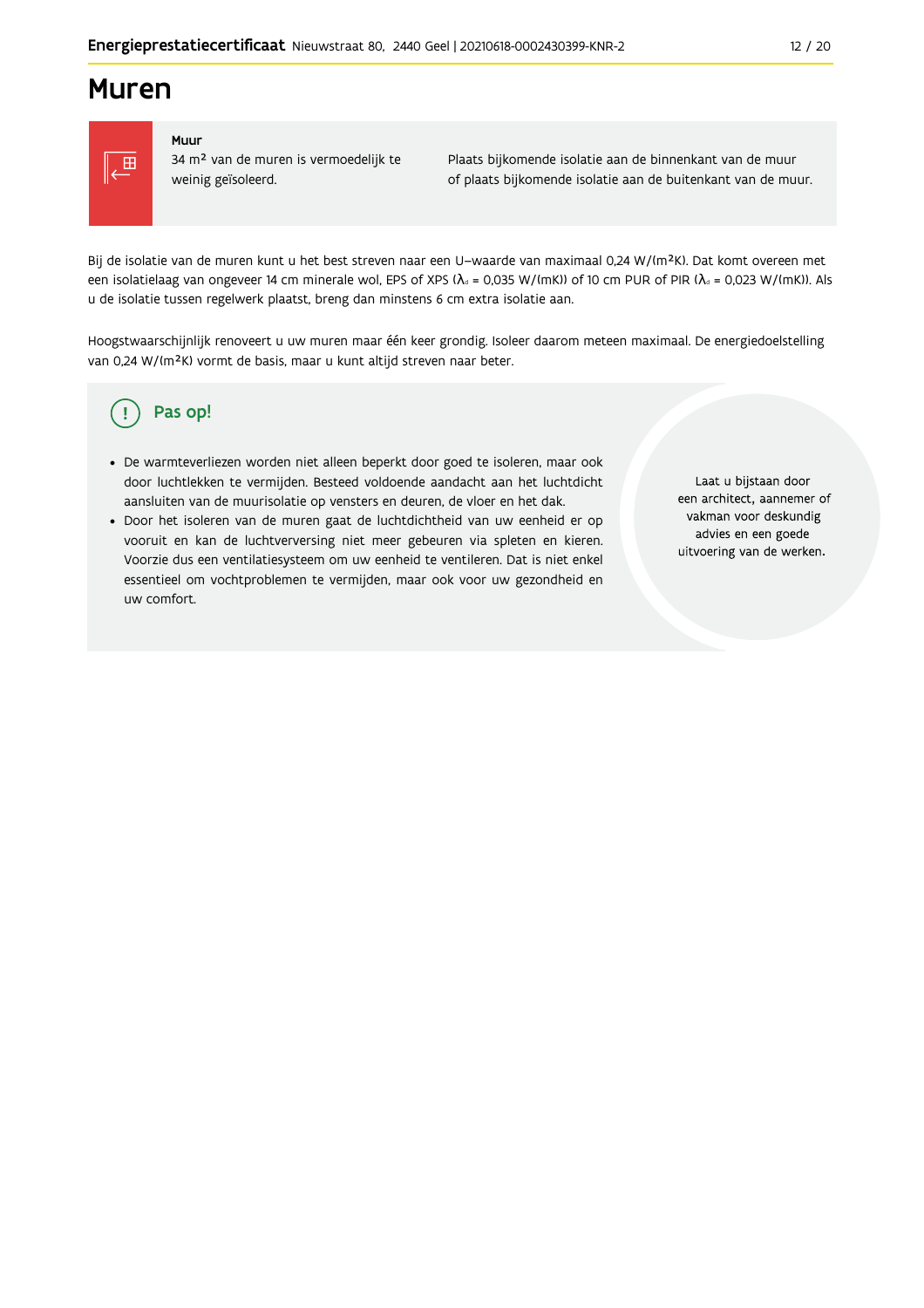#### Methodes om buitenmuren te isoleren

Er bestaan een aantal methodes om muren te isoleren. U kunt die methodes combineren om de energiedoelstelling van 0,24 W/(m<sup>2</sup>K) te halen.

#### Muren aan de buitenkant isoleren

Dat kan door een extra buitenmuur met een geïsoleerde spouw op te trekken of door isolatiemateriaal aan te brengen met daarop een bepleistering of een nieuwe gevelbekleding.



1. Buitenmuur | 2. Isolatie | 3. Vochtscherm | 4. Afwerkingslaag | 5. Stijl- en regelwerk (optioneel)

#### $\bigoplus$

- Bouwfysisch veruit de beste oplossing.
- · Koudebruggen worden weggewerkt.
- · Nieuw uitzicht van de eenheid.

#### $\odot$

- Vrij dure oplossing.
- · Niet toepasbaar bij beschermde of siergevels.
- Soms is een stedenbouwkundige vergunning vereist.

## Denk vooruit!

- · Nadien uw dak isoleren? Zorg nu al dat de dakisolatie zal kunnen aansluiten op de muurisolatie.
- · Vernieuw eerst vensters en deuren (indien nodig), zodat de buitenisolatie hierop kan aansluiten.
- Hou nu al rekening met later te plaatsen zonwering.

#### Muren aan de binnenkant isoleren

Isolatieplaten kunnen rechtstreeks op de bestaande muur bevestigd worden of een structuur in hout of metaal kan opgevuld worden met isolatie ('voorzetwandsysteem'). Binnenisolatie is een delicaat werk. Vraag advies aan een vakman of laat het uitvoeren door een gecertificeerd aannemer



1. Buitengevel | 2. Isolatie | 3. Dampscherm | 4. Binnenafwerking | 5. Stijl- en regelwerk (optioneel)

#### $\bigoplus$

- Relatief eenvoudig zelf uit te voeren.
- · Geen invloed op het uitzicht van de eenheid.

#### ⊝

- Bouwfysisch de meest delicate oplossing.
- · De binnenruimte verkleint en stopcontacten, leidingen en radiatoren moeten worden verplaatst.

### Denk vooruit!

- Vernieuw eerst vensters en deuren (indien nodig), zodat de binnenisolatie hierop kan aansluiten.
- · Breng eventueel wandverstevigingen aan om later kaders en kasten te kunnen ophangen.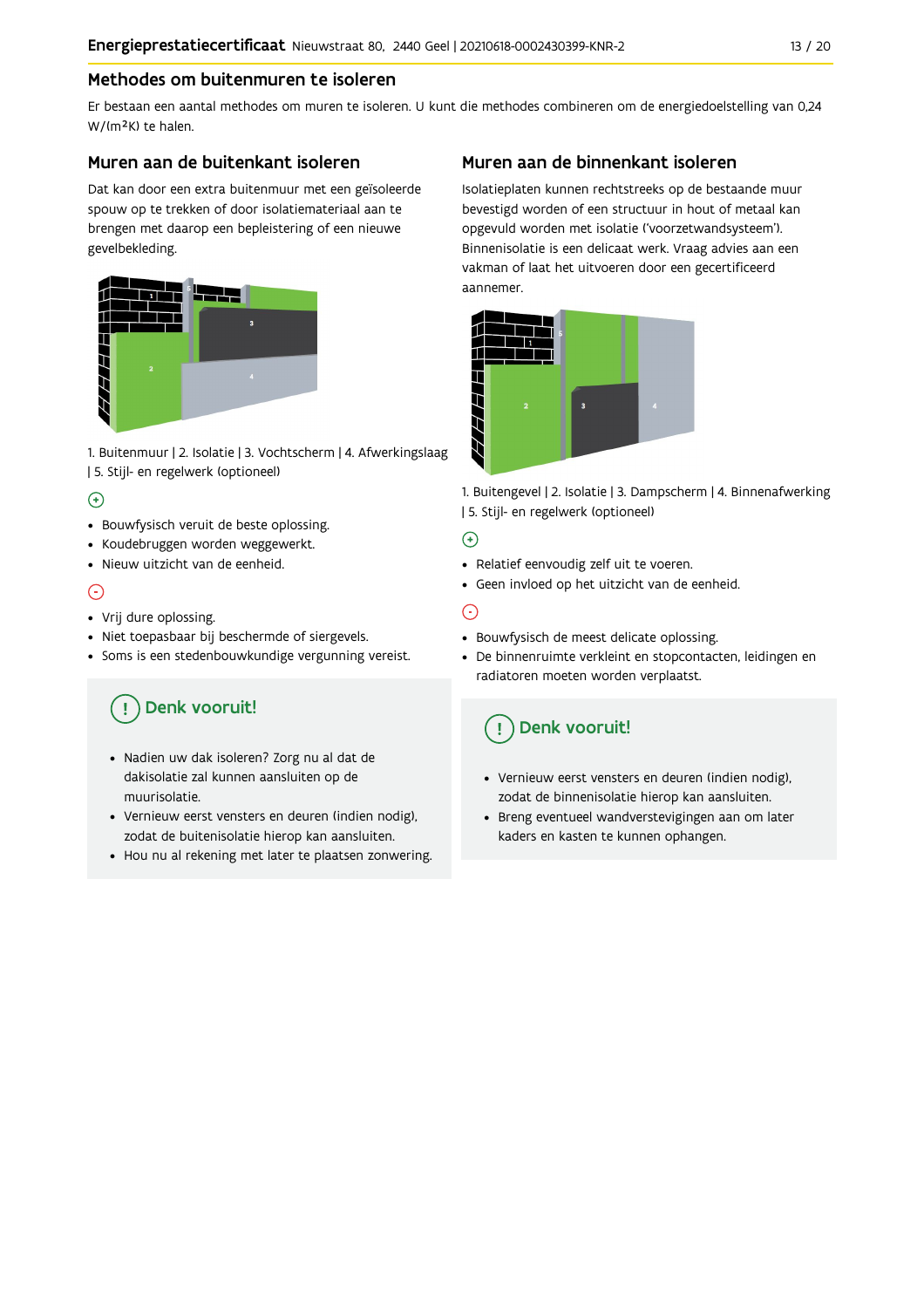#### Technische fiche van de muren

De energiedeskundige heeft de onderstaande gegevens ingevoerd. Bezorg die gegevens aan uw vakman.

|   | Beschrijving                         | Oriëntatie | Netto-oppervlakte (m <sup>2</sup> ) | Diepte onder maaiveld (m) | U-waarde bekend (W/(m <sup>2</sup> K)) | R-waarde bekend (m <sup>2</sup> K/W) | solatie |                   | Refjaar renovatie        | Luchtlaag | Muurtype | Berekende U-waarde<br>(W/(m <sup>2</sup> K)) |
|---|--------------------------------------|------------|-------------------------------------|---------------------------|----------------------------------------|--------------------------------------|---------|-------------------|--------------------------|-----------|----------|----------------------------------------------|
|   | Buitenmuur                           |            |                                     |                           |                                        |                                      |         |                   |                          |           |          |                                              |
|   | Voorgevel                            |            |                                     |                           |                                        |                                      |         |                   |                          |           |          |                                              |
|   | VG1                                  | Z          | 6,3                                 | $\overline{\phantom{a}}$  |                                        |                                      |         | isolatie onbekend | $\overline{\phantom{a}}$ | onbekend  | a        | 1,69                                         |
|   | Achtergevel                          |            |                                     |                           |                                        |                                      |         |                   |                          |           |          |                                              |
|   | AG1                                  | N          | 18,3                                | $\overline{\phantom{a}}$  |                                        |                                      |         | isolatie onbekend | $\overline{\phantom{a}}$ | onbekend  | a        | 1,69                                         |
|   | Linkergevel                          |            |                                     |                           |                                        |                                      |         |                   |                          |           |          |                                              |
| ٠ | LG1                                  | W          | 9,3                                 | $\blacksquare$            |                                        |                                      |         | isolatie onbekend | $\blacksquare$           | onbekend  | a        | 1,69                                         |
|   | Muur in contact met verwarmde ruimte |            |                                     |                           |                                        |                                      |         |                   |                          |           |          |                                              |
|   | Rechtergevel                         |            |                                     |                           |                                        |                                      |         |                   |                          |           |          |                                              |
|   | RG1                                  | $\circ$    | 81                                  | $\overline{\phantom{a}}$  |                                        | -                                    |         | isolatie onbekend | $\overline{\phantom{a}}$ | onbekend  | a        | 1,92                                         |
|   | Linkergevel                          |            |                                     |                           |                                        |                                      |         |                   |                          |           |          |                                              |
|   | LG <sub>2</sub>                      | W          | 60                                  | ٠                         |                                        |                                      |         | isolatie onbekend | $\overline{\phantom{a}}$ | onbekend  | a        | 1,92                                         |

#### Legende

a muur niet in isolerende snelbouwsteen of cellenbeton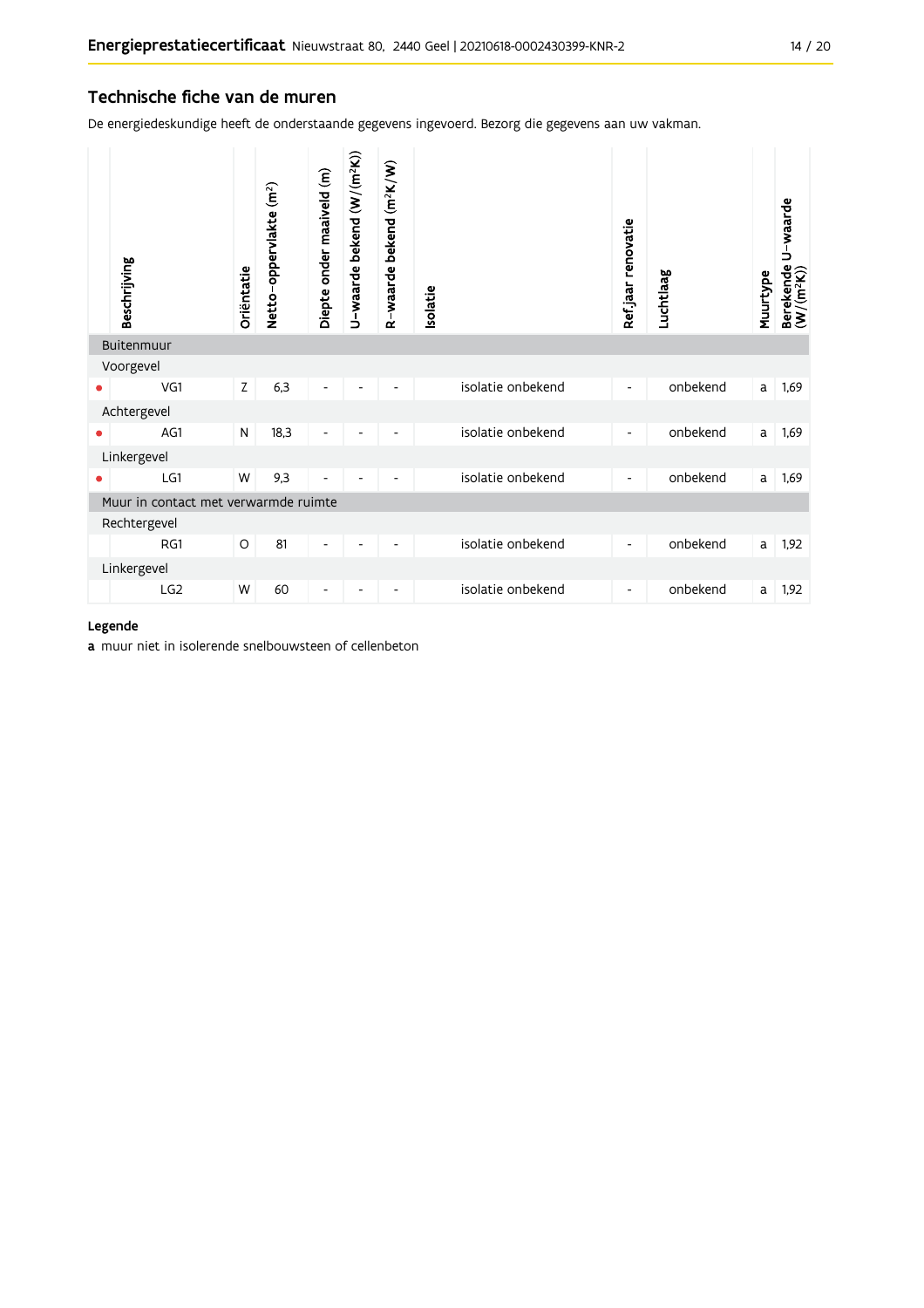## Vloeren

#### Vloer op volle grond

153 m<sup>2</sup> van de vloer op volle grond isoleert vermoedelijk redelijk goed. Bij vloeren op volle grond kunnen de warmteverliezen redelijk beperkt zijn, zelfs als er maar weinig isolatie aanwezig is. Deze vloer voldoet echter nog niet aan de energiedoelstelling.

Overweeg bij een grondige renovatie om bijkomende isolatie in de vloer te plaatsen.

Bij de isolatie van uw vloeren kunt u het best streven naar een U-waarde van maximaal 0,24 W/(m<sup>2</sup>K). Bij een vloer boven een kelder komt dat overeen met een isolatielaag van ongeveer 10 cm minerale wol ( $\lambda_d$  = 0,040 W/(mK)) of 7 cm gespoten PUR of PIR ( $\lambda_4$  = 0,030 W/(mK)). Omdat de warmteverliezen naar de grond beperkt zijn, hoeft de isolatielaag in vloeren op volle grond iets minder dik te zijn.

Hoogstwaarschijnlijk renoveert u uw vloer(en) maar één keer grondig. Isoleer daarom meteen maximaal. De energiedoelstelling van 0,24 W/(m<sup>2</sup>K) vormt de basis, maar u kunt altijd streven naar beter.

#### Een vloer op volle grond isoleren

Om het niveau van uw vloer te kunnen behouden wordt de vloerbedekking, dekvloer en draagvloer afgebroken en wordt de nodige grond uitgegraven. Let daarbij wel op dat uw funderingen diep genoeg zitten. De isolatie wordt op een nieuwe betonplaat aangebracht en afgewerkt met een nieuwe dekvloer en nieuwe vloerbedekking.

Als het geen probleem is dat uw vloer verhoogt, dan is enkel de afbraak van de dekvloer en de vloerbedekking nodig. De isolatie wordt dan op de behouden draagvloer aangebracht en afgewerkt met een nieuwe dekvloer en vloerbedekking. Controleer hierbij altijd of de draagkracht van uw bestaande vloer voldoende groot is.

#### Denk vooruit!  $\left( \begin{array}{c} 1 \end{array} \right)$

- · Nadien uw muren isoleren? Zorg nu al dat de muurisolatie zal kunnen aansluiten op de vloerisolatie. Zo vermijdt u koudebruggen.
- Nadien uw installatie voor ruimteverwarming vervangen? Overweeg dan nu al om vloerverwarming te plaatsen.
- Denk bij de renovatie van uw vloer al aan de installaties die u later wilt aanpassen. Plaats eventueel wachtbuizen voor technieken (bv. elektriciteitsleidingen) die u later nog wilt toevoegen.

### Pas op!

· Door het isoleren van de vloer is het mogelijk dat de luchtdichtheid van uw eenheid er sterk op vooruit gaat. De luchtverversing kan dan niet meer gebeuren via spleten en kieren. Voorzie dus een ventilatiesysteem om uw eenheid te ventileren. Dat is niet enkel essentieel om vochtproblemen te vermijden, maar ook voor uw gezondheid en uw comfort.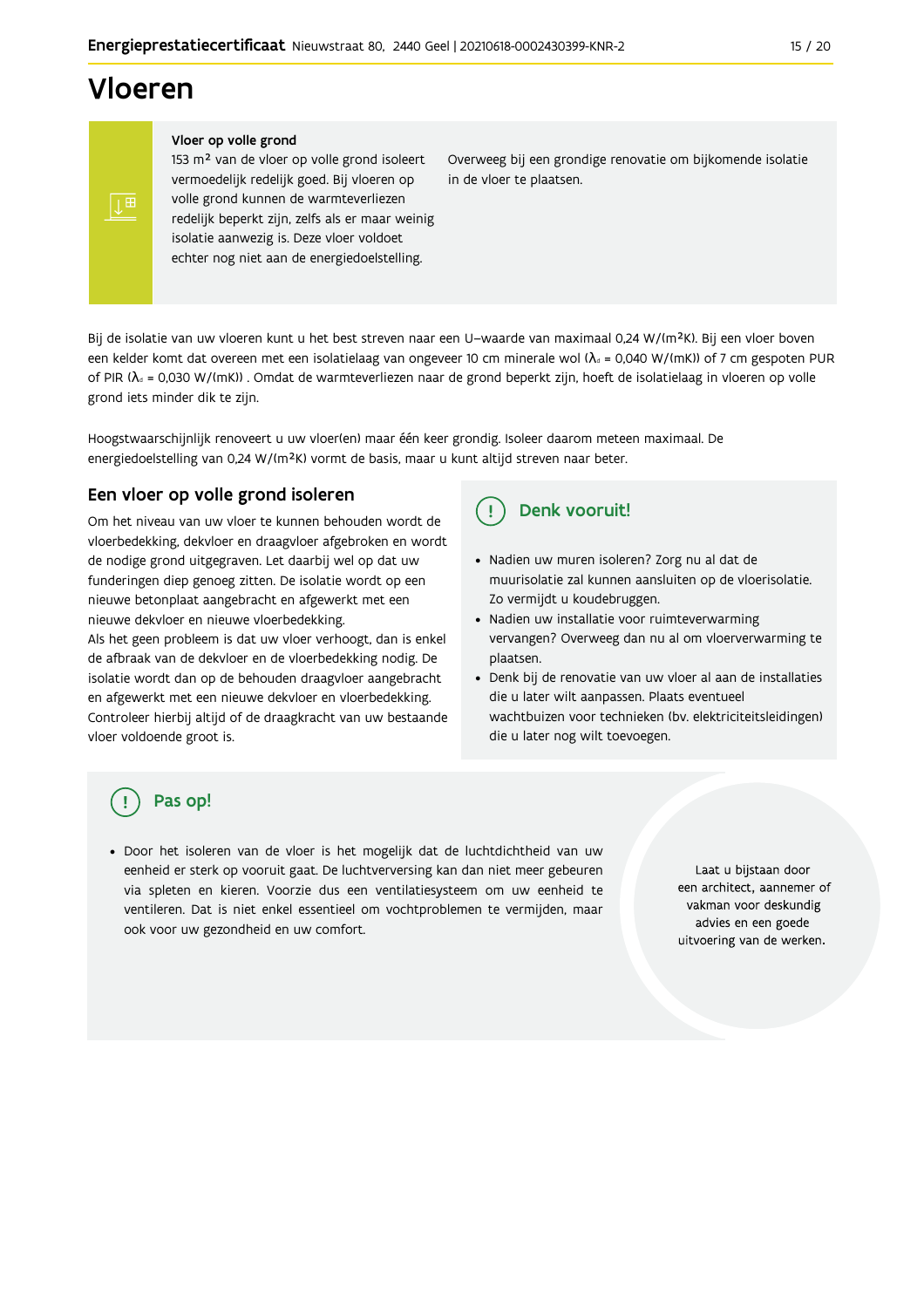#### Technische fiche van de vloeren

De energiedeskundige heeft de onderstaande gegevens ingevoerd. Bezorg die gegevens aan uw vakman.



#### Legende

a vloer niet in cellenbeton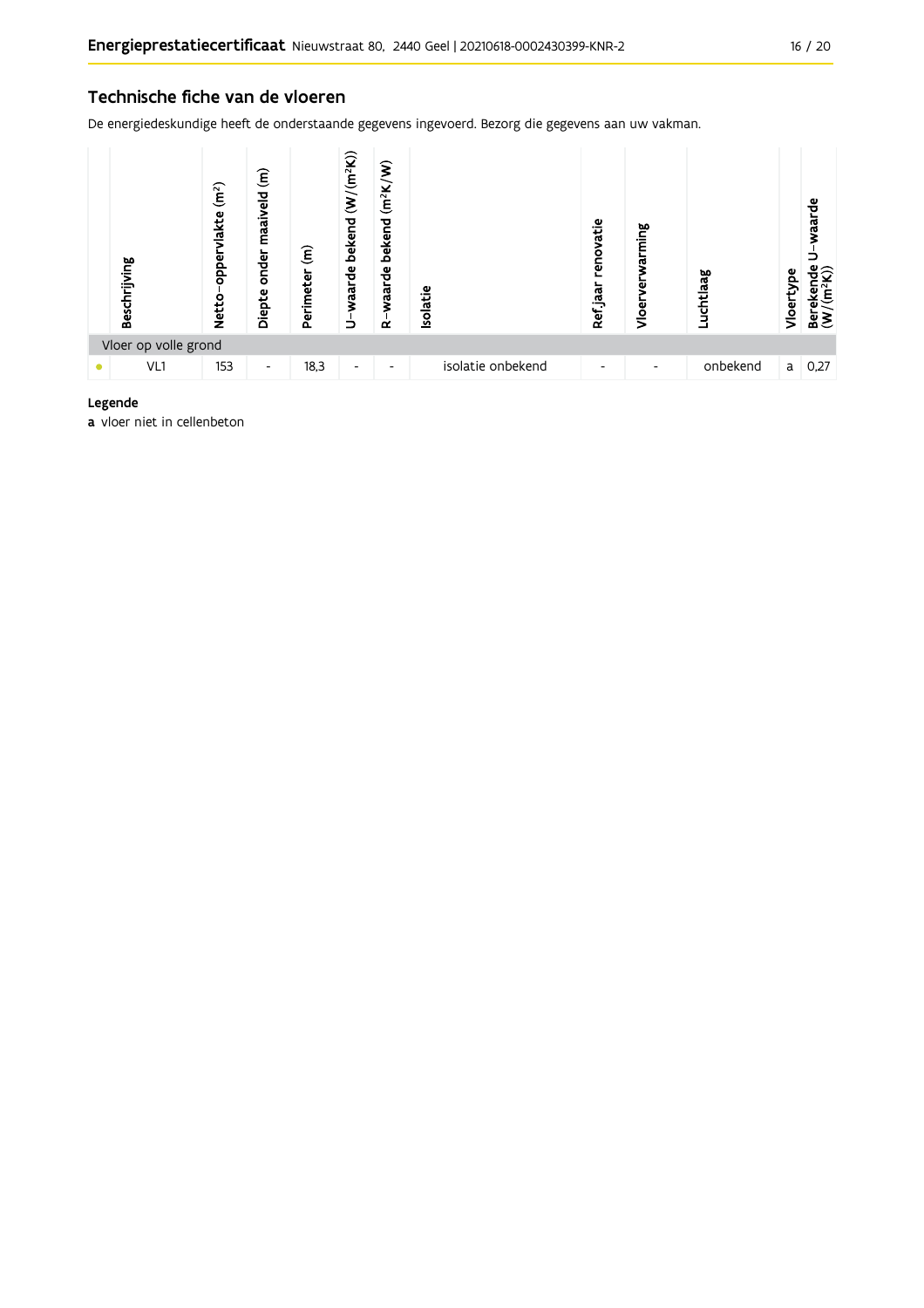## Ruimteverwarming



Proficiat! De verwarmingsinstallatie met warmtepomp voldoet aan de energiedoelstelling.

#### Technische fiche van de ruimteverwarming

De energiedeskundige heeft de onderstaande gegevens ingevoerd. Bezorg die gegevens aan uw vakman.

### Installaties met één opwekker

|                                      | RV1                      |  |  |
|--------------------------------------|--------------------------|--|--|
|                                      | $\odot$                  |  |  |
| Omschrijving                         |                          |  |  |
| Type verwarming                      | centraal                 |  |  |
| Aandeel in volume (%)                | 100%                     |  |  |
| Installatierendement (%)             | 219%                     |  |  |
| Aantal opwekkers                     | $\mathbf{1}$             |  |  |
| Opwekking                            |                          |  |  |
|                                      | $\odot$                  |  |  |
| Type opwekker                        | individueel              |  |  |
| Energiedrager                        | elektriciteit            |  |  |
| Soort opwekker(s)                    | warmtepomp               |  |  |
| Bron/afgiftemedium                   | lucht/lucht              |  |  |
| Vermogen (kW)                        | $\overline{a}$           |  |  |
| Elektrisch vermogen WKK              |                          |  |  |
| (kW)                                 |                          |  |  |
| Aantal (woon)eenheden                | $\overline{\phantom{a}}$ |  |  |
| Rendement                            | $\overline{a}$           |  |  |
| Referentiejaar fabricage             | $\blacksquare$           |  |  |
| Labels                               | $\blacksquare$           |  |  |
| Locatie                              |                          |  |  |
| Distributie                          |                          |  |  |
| Externe stookplaats                  | nee                      |  |  |
| Ongeïsoleerde leidingen (m)          | Om ≤ lengte ≤ 2m         |  |  |
| Ongeïsoleerde combilus (m)           | $\overline{a}$           |  |  |
| Aantal (woon)eenheden op<br>combilus |                          |  |  |
| Afgifte & regeling                   |                          |  |  |
| Type afgifte                         | luchtverwarming          |  |  |
| Regeling                             | kamerthermostaat         |  |  |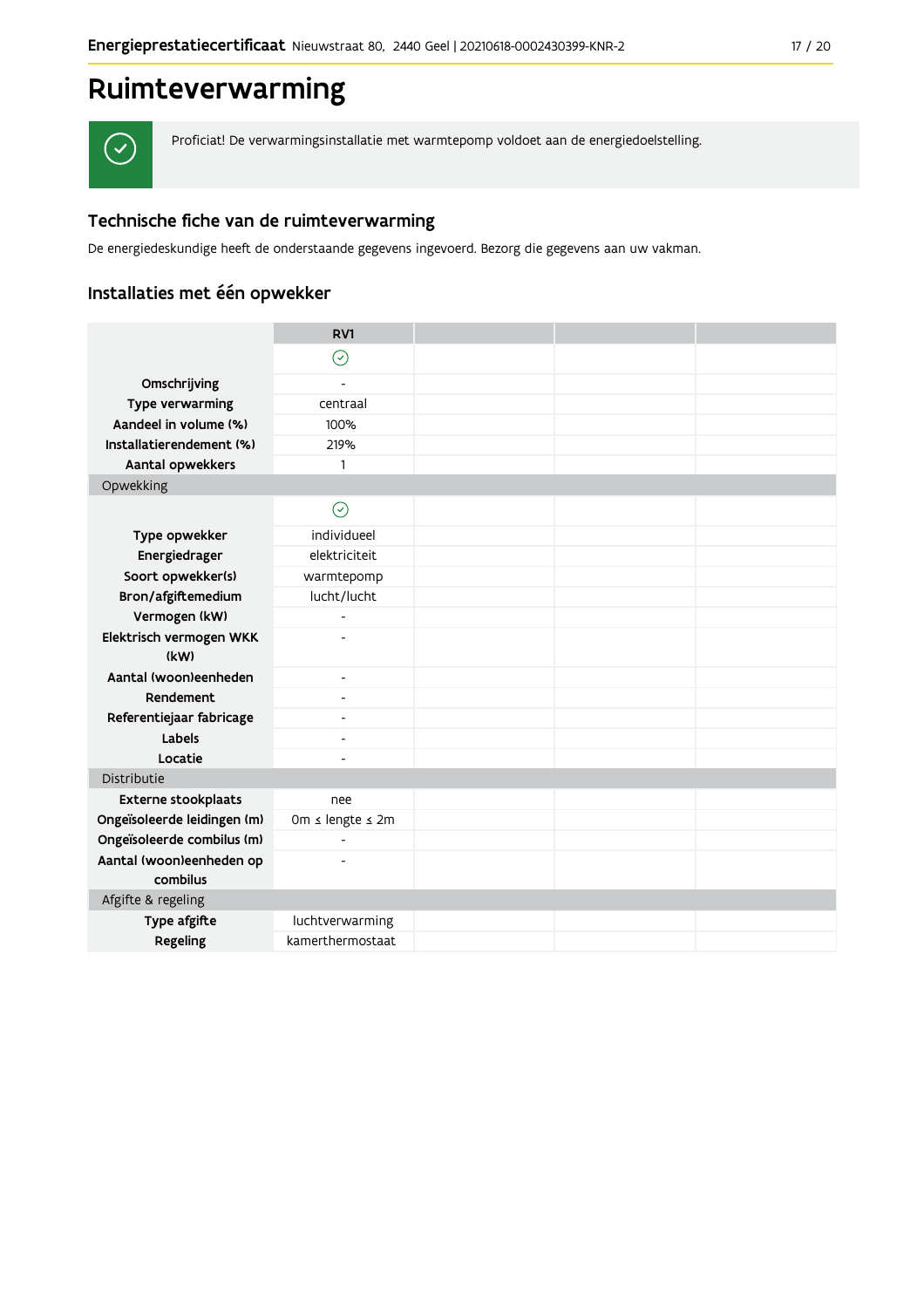## Verlichting

**COV/∪** 

#### Verlichting

energiezuinig.

100% van de gebouweenheid wordt verlicht Vervang waar nodig de inefficiënte verlichting. Kies hierbij met halogeenlampen. Deze verlichting is niet steeds voor efficiënte verlichtingstoestellen en voorzie in een energiebesparende regeling.

Bij de vervanging van uw verlichtingsinstallatie streeft u best naar een zo energiezuinig mogelijke installatie. Als type lichtbron kiest u best voor LED-verlichting of hogedruk gasontladingslampen. Om de installatie nog zuiniger te maken, kunt u ook een regeling in functie van daglicht, aan- of afwezigheid voorzien. De verschillende regelingen kunnen gecombineerd worden.

#### Technische fiche van de verlichtingsinstallaties

De energiedeskundige heeft de onderstaande gegevens ingevoerd. Bezorg die gegevens aan uw vakman.

|                              | Z1                       |  |
|------------------------------|--------------------------|--|
|                              | $(\times)$               |  |
| Aandeel in oppervlak (%)     | 100                      |  |
| Lichtbron en regeling        |                          |  |
| Type lichtbron               | Halogeenlampen           |  |
| Geïnstalleerd vermogen (W)   | $\overline{\phantom{0}}$ |  |
| Aan- of afwezigheidsregeling | Manuele regeling         |  |
| Daglichtregeling             | Manuele regeling         |  |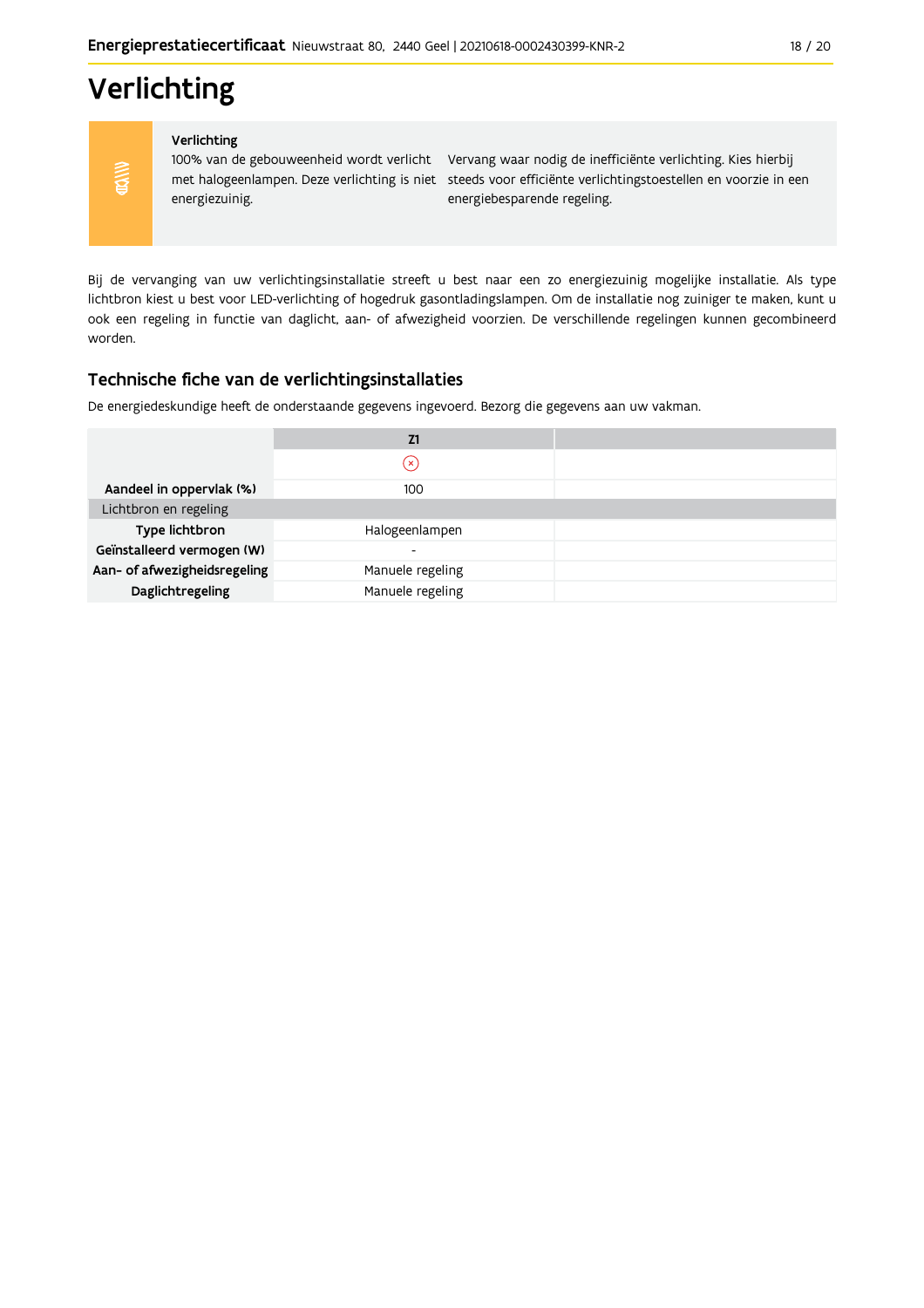## Installaties voor zonne-energie



#### Zonnepanelen

Er zijn geen zonnepanelen aanwezig.

Onderzoek de mogelijkheid om zonnepanelen te plaatsen. Raadpleeg hiervoor de zonnekaart of vraag raad aan een vakman.

De zonnekaart berekent automatisch het zonnepotentieel voor uw gebouw en geeft een indicatie van het aantal zonnepanelen of zonnecollectoren dat u op het dak zou kunnen plaatsen.

Let op: de zonnekaart gaat uit van het elektriciteits- en watergebruik van een standaardgezin. Hou er bij de bepaling van de grootte van de te plaatsen installatie rekening mee dat het elektriciteits- en watergebruik van uw gebouw kan afwijken.

Voor meer informatie over de berekening van het zonnepotentieel kunt u terecht op de zonnekaart via www.energiesparen.be/zonnekaart.

#### Zonnepanelen

Zonnepanelen (ook wel fotovoltaïsche panelen of PV-panelen genoemd) zetten de energie van de zon om in elektriciteit.

Bij de bepaling van het aantal te plaatsen zonnepanelen kunt u ervoor kiezen om alleen uw eigen elektriciteitsverbruik te dekken of om meteen het volledige beschikbare dakoppervlak te benutten.

Om de zonnepanelen optimaal te laten renderen, plaatst u ze tussen oostelijke en westelijke richting onder een hoek van 20° tot 60°.



1. Zonnepaneel | 2. Omvormer | 3. Elektrische toestellen

### Denk vooruit!

- · Zorg ervoor dat het dak waarop u de zonnepanelen of zonnecollectoren plaatst, goed is geïsoleerd. Als de installaties geplaatst zijn, kunt u het dak alleen nog aan de onderkant isoleren.
- · De groenste én de goedkoopste stroom is de stroom die u niet verbruikt. Probeer daarom eerst overbodig elektriciteitsverbruik te vermijden door bijvoorbeeld het sluimerverbruik te verminderen.

### Pas op!

- · Schaduw van gebouwen, bomen en schoorstenen vermindert de opbrengst van zonnepanelen en zonnecollectoren.
- Informeer bij uw gemeentebestuur of u een bouwvergunning moet aanvragen voor de plaatsing van zonnepanelen of zonnecollectoren.

Laat u bijstaan door een architect, aannemer of vakman voor deskundig advies en een goede uitvoering van de werken.

#### Technische fiche van de installaties op zonne-energie

Geen installaties op zonne-energie aanwezig.

19 / 20